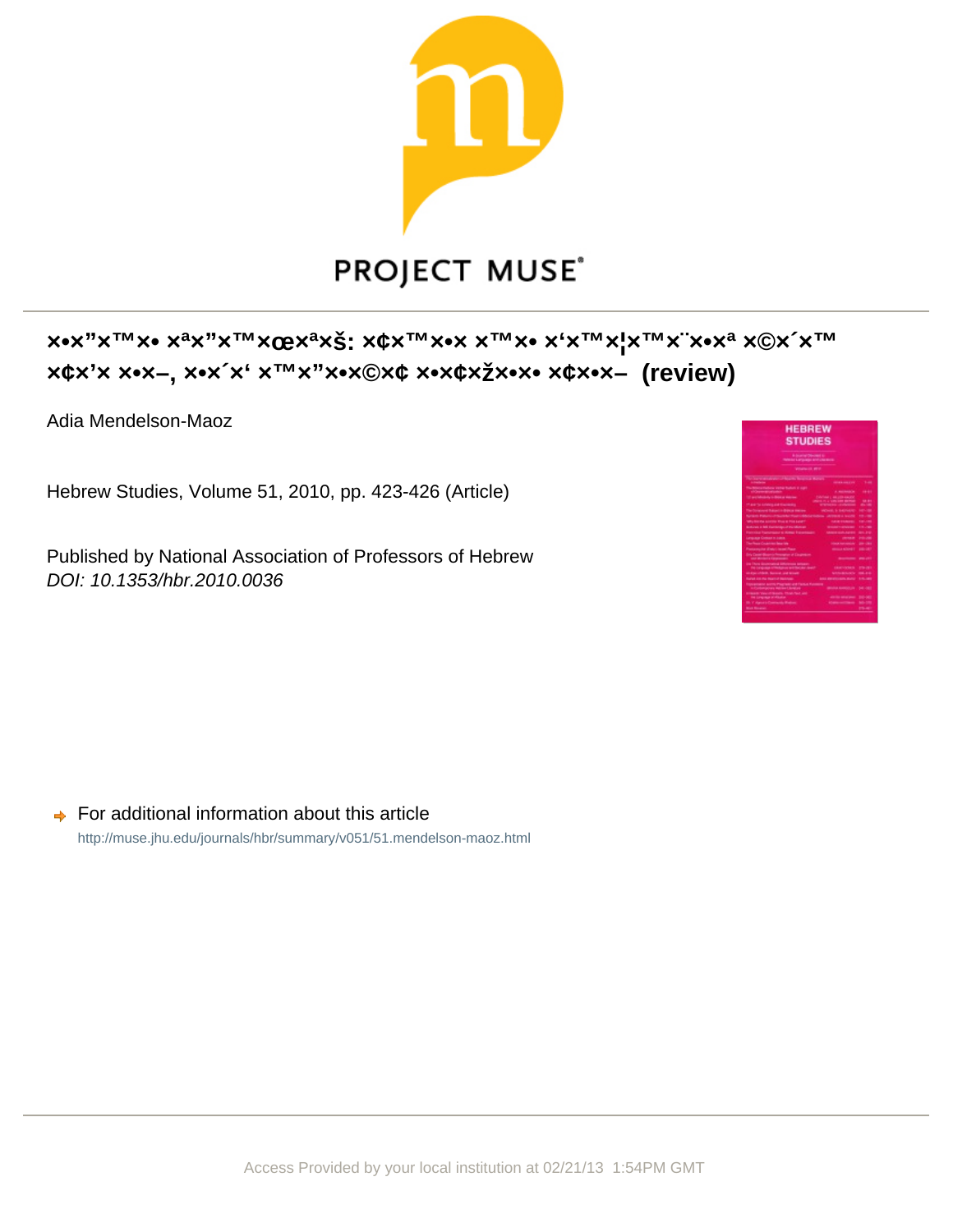Finally the collection's fourth section features essays by Sheila Jelen and Naomi Seidman exploring how Baron challenged the canonical boundaries of Hebrew and Yiddish literatures. Miron's observation about the uprooted figure's almost complete absence in Baron's fiction serves as Jelen's starting point. She argues the intentionality of this absence. With the Hebrew canon preoccupied with the uprooted figure's employment in efforts to masculinize both Jewish men and the Jewish nation, the voicing of Jewish women's condition required alternative character types such as one Baron developed. In an essay meshing well with Bernstein's aforementioned work, Seidman points to the chained wife's previously unrecognized importance in the *shtetl's* literary depiction, specifically in scene's portraying individual departure. While these scenes typically employ elements drawn from the Exodus to provide a positive spin, the presence of chained wives conveys ambivalent feelings of the male characters and authors. Alongside newfound freedom, abandonment of the *shtetl*, like abandonment of a wife, involved loss and a sense of betrayal. Rather than privileging these departing men and their feelings, Baron, Seidman argues, challenges their perception. In the story "Fedka," for example, Baron presents a *shtetl's* abandoned women as sexually vibrant as a way of questioning the necessity of Jewish exile's abandonment.

This compelling volume provides a polyphonous introduction to early twentieth century Hebrew literature, pointing to Baron's work's ability to contribute to scholarship in diverse areas, and justly ensconces her as one of the period's leading figures. Yet, while intended for undergraduate use, some of its essays seem unsuited for this aim. Nonetheless, it can serve as a model for future volumes that could greatly contribute to undergraduate instruction in Hebrew literature in America.

*Philip Hollander University of Wisconsin—Madison Madison, WI 53706 phollander@wisc.edu*

**zwo swmow oCwhy b**″**a ,Nwngo y**″**C twryxyb Mynwyo :Ktlyht ayhw.** (Ve-Hi Tehilatekha: Studies in the works of S. Y. Agnon, A. B. Yehoshua, and Amos Oz). By Nitza Ben-Dov. Pp. 336. Tel Aviv: Schocken, 2006. Paper.

In his book *The New Wave in Hebrew Literature*, published in 1971, Gershon Shaked described the developments in Hebrew literature during the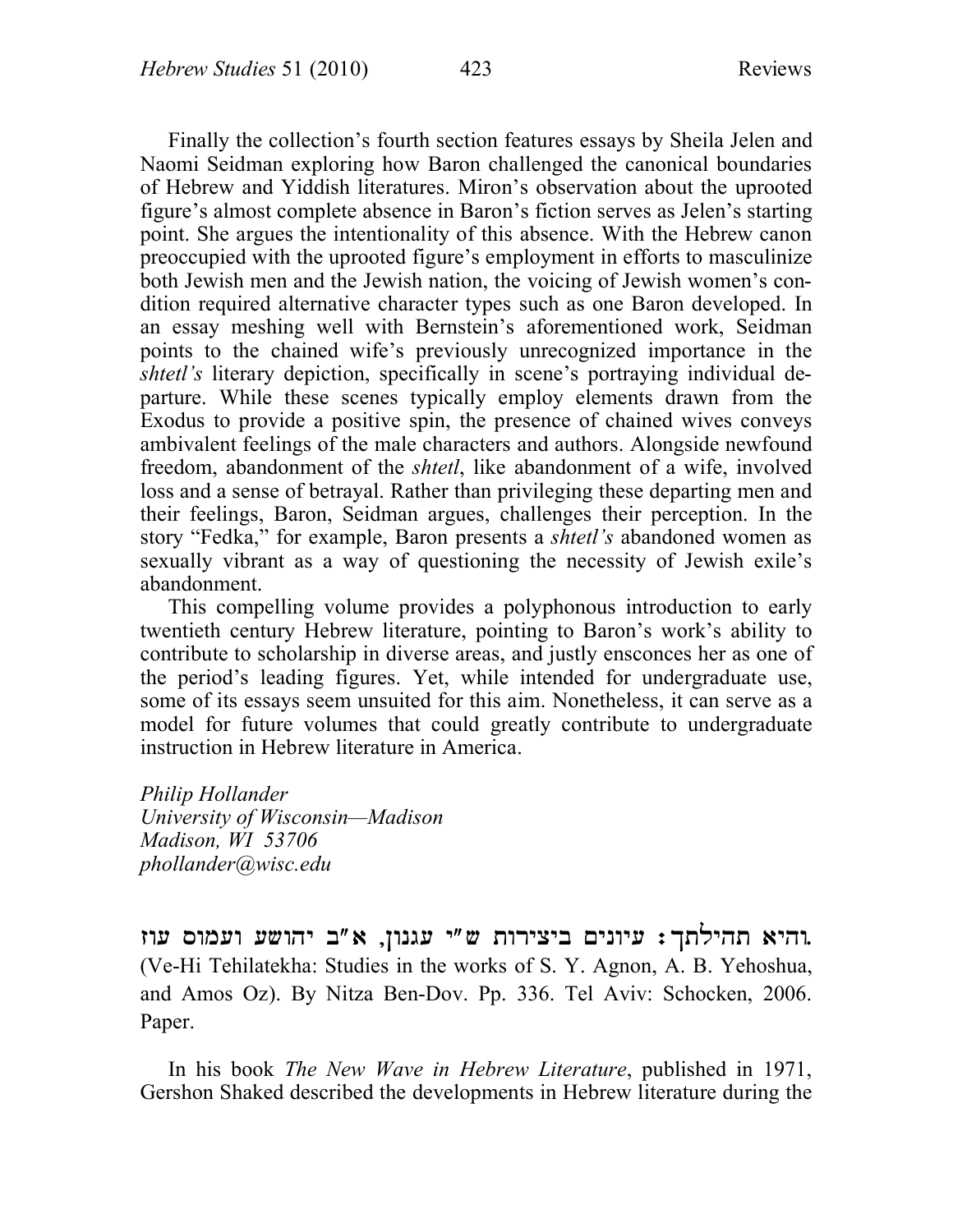1950s and 1960s. Shaked's book was the first to explore the ties between the writing of A. B. Yehoshua and Amos Oz and the generation of literary "grandfathers,"—S. Y. Agnon and M. J. Berdichevsky. Shaked's aim was to give "an interim summary, not a closing account." Indeed, the early 1970s marked the end of the first decade of the work of Oz and Yehoshua, who were still at the beginning of their creative path. Over three decades later, Nitza Ben-Dov has chosen to return to that trinity. With a skilled hand, eloquent language, and wide-ranging knowledge, she reexamines the links between the three authors and furnishes a sweeping panoramic perspective on the ties between the authors as found in their entire oeuvres.

When the first stories by Oz and Yehoshua were published, it was a breakthrough and a new trajectory. According to the basic assumption that dictated the norms prevailing among the "1948 generation," literature had to contribute to structuring Israel's nascent society by describing reality faithfully and realistically in order to produce a native-born, authentic literature rooted in the collective Israeli experience. The generation that started writing in the 1960s, and whose definitive representatives are Oz and Yehoshua, was alienated from the societal role of creating and from its commitment to shape reality with a specific character that reflected a clear-cut, optimistic position regarding society and values. The change was reflected in new aesthetic attributes such as symbolic and ironic writing, revealing psychological experiences of individual protagonists, fashioning passive protagonists, and a tendency towards existentialist thematics. In a certain sense, those authors sought to replace realistic optimism with "worlds of shadows" illuminating individualism, skepticism, pain and trauma, and ideological criticism. The revolution against the previous generation led straight back to "grandfather Agnon," from whom they absorbed realistic, symbolic, and allegoric foundations. This literary and historical shift is the starting-point of Ben-Dov's book and she sets out from it on several fascinating literary and interpretive journeys.

Ben-Dov's introduction describes a man moving through shadows, with three or four others shadows moving along with him, in front, on his right, and behind him. It is the figure of Agnon in *Sipur al ahava vehoshech* (A tale of love and darkness) by Oz, a symbolic picture hinting at "the dramatization of human and literary variety, flickering elusively and enriching the images of Agnon himself. It is also a theatrical demonstration of Agnon and the "authors he overshadows" (p. 16). The ties between Yehoshua, Oz, and Agnon are principally understood and interpreted in the context of Yehoshua's early works, most specifically in the connection between Yehoshua's story "Mot hazaken" (Death of the old man) and Agnon's *Sefer hama'asim* (The book of deeds). However she presents the relationships between that group of shadows as more complex, with explicit and implicit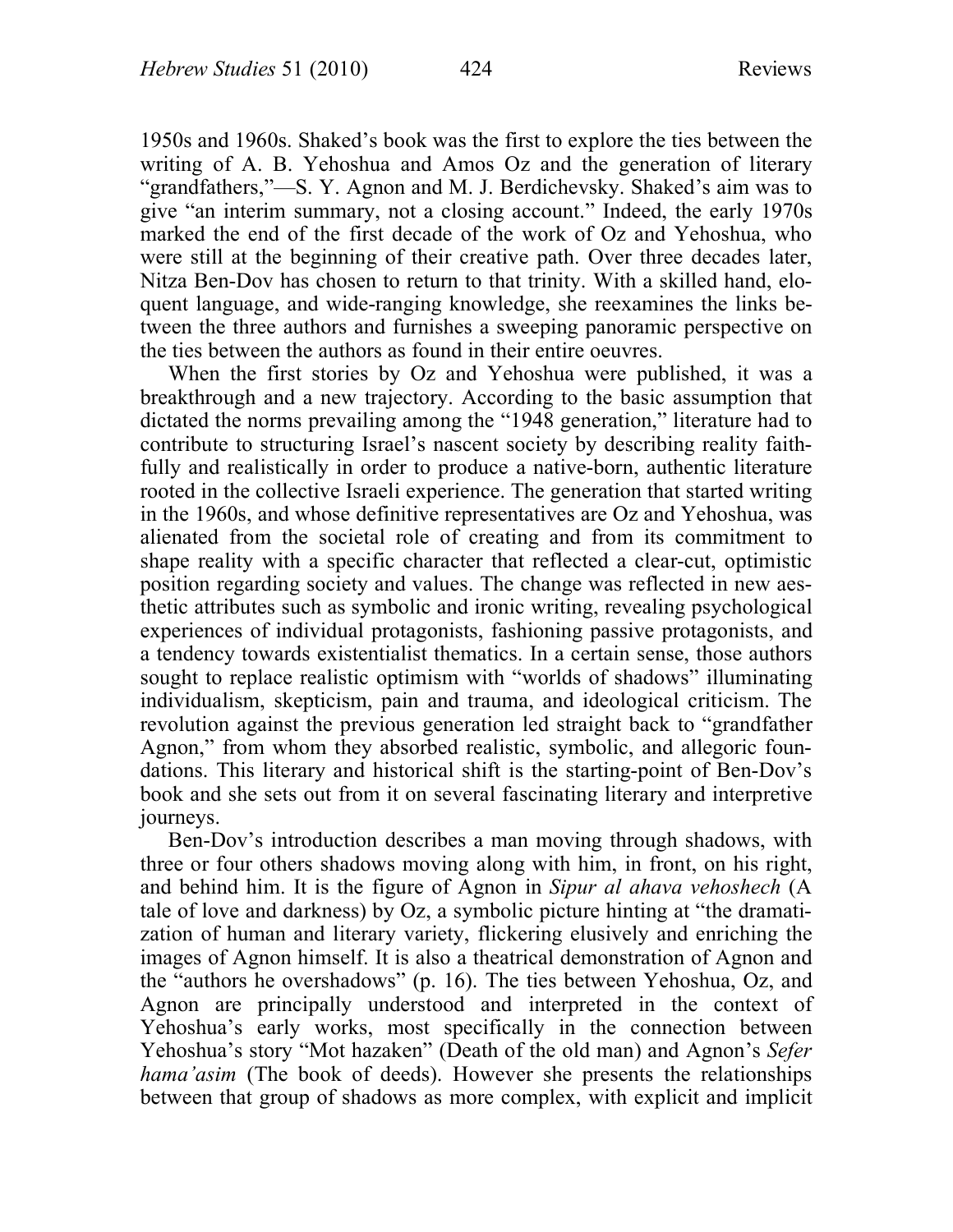strata, aesthetic and intellectual ties, and a deep connection imprinted in the psychological realm.

Ben-Dov weaves an absorbing example of the connection between Agnon's "Bedmi yameha" (In the prime of her life) and works by the two authors that explicitly address the Agnonic novella. She reveals how Yehoshua unconsciously adopts the work of Agnon in the novel *Molcho*  (Five seasons) through her interpretation of the scene where Molcho, on the steps of the Berlin Opera, lets go of the legal adviser's arm and indirectly causes her to fall and sprain her ankle. The incident allows the protagonist to reconstruct his relationship with his sick wife. The attempt to do so, as well as the fear of a woman, is common to Yehoshua and Agnon.

There is a deeper connection between "In the Prime of Her Life" and Oz, and it is associated with Ben-Dov's journey in search of the female characters in the three authors' works—a journey with traces in almost every chapter of the book. Ben-Dov intends to show that much of Oz's work was created as a synthesis between the novella "In the Prime of Her Life" and the story of the suicide of Oz's mother in the prime of her life. It is not a matter of a simplistic synthesis, representing all the mothers who leave—from Eva in *Makom aher* (Elsewhere, perhaps), Hannah in *Michael sheli* (My Michael), and Ruth from *Har ha'etza hara'a* (The hill of evil counsel), by way of the mothers in *Kufsa shhora* (Black box) and O*to hayam* (The same sea), up to *Sipur al ahava vehoshech* (A tale of love and darkness)—in the same costume—that of Leah in "In the Prime of Her Life." Ben-Dov shows that the novella's influence is intense. Sometimes it is hinted at through the fathers and the clothes glimpsed in *Elsewhere, Perhaps*, through the reasoning of the narrative in *My Michael*, or by seclusion in the home and obsessive reading in *A Tale of Love and Darkness*.

To understand the place of the women, Ben-Dov chooses a new reading technique. She suggests starting at the end, from the final line of the events—"and they lived happily ever after," or in most cases by violating that line and revealing the flaws. Examining Agnon's vibrant female characters takes Ben-Dov on a journey of reading "In the Prime of Her Life," "Harofe ugrushato" (The doctor and his ex-wife), "Kisui hadam" (The covering of blood), and *Shira*.

The paradigm of Ishtar accompanies Ben-Dov's analysis of the works of Yehoshua, from "The Death of the Old Man," *Esh yedidutith* (Friendly fire)*, Hashiva mehodu* (Open heart), and up to *Hakala hameshahreret* (The liberated bride). She maintains that the women in Yehoshua's works are both charismatic and judgmental, and actually represent the drive and the law. Through this paradigm, Ben-Dov shows the ties between Yehoshua and Agnon that are inherent in the figure of the disdainful opinionated madam.